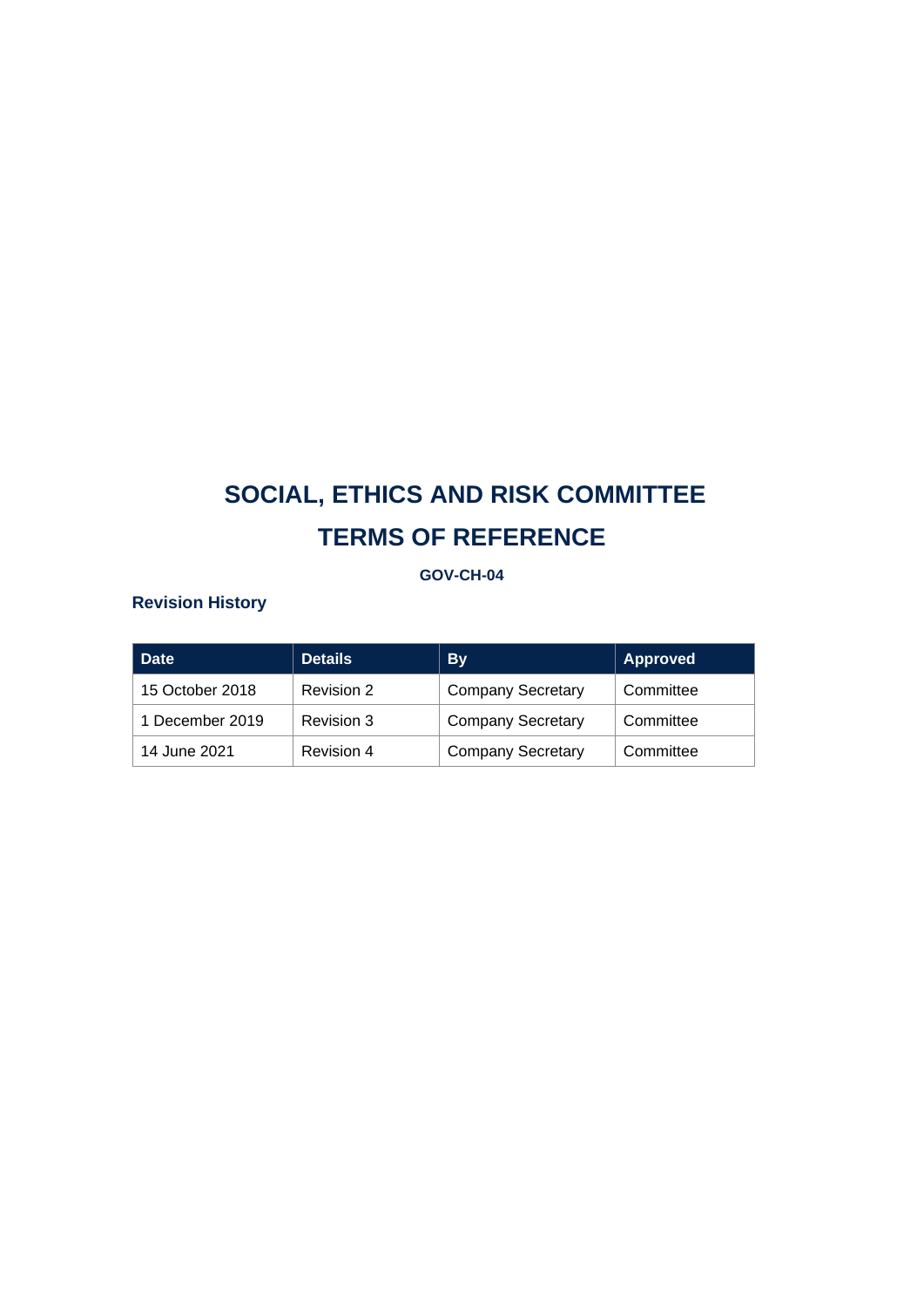

### **1. INTRODUCTION**

- 1.1 In line with the requirements of section 72(4) of the Companies Act of 2008 (the Act) the board of directors of Omnia Holdings Limited (the board) has established a statutory committee of the board to be known as the social, ethics and risk committee (the committee).
- 1.2 The purpose and scope of the committee is to fulfil:
	- i) the statutory functions of a social and ethics committee as set out in regulation 43(5) of the regulations to the Act in respect of the company and those entities within the Group that are required by law to have such a committee;
	- ii) the functions of a risk committee as recommended in the King IV Report on Corporate Governance for South Africa, 2016 (King IV); and
	- iii) such additional duties assigned to it by the board from time to time.

## **2. SOCIAL AND ETHICS DUTIES AND RESPONSIBILITIES**

## **2.1. Statutory duties in terms of regulation 43(5) to the Act**

- 2.1.1 Monitor the activities of the company, having regard to any relevant legislation, other legal requirements or prevailing codes of best practice relating to:
	- a) Omnia's standing and activities related to the promotion of social and economic development
	- b) Omnia's standing in terms of the goals and purposes of:
		- i) the 10 principles set out in the United Nations Global Compact Principles
		- ii) the OECD recommendations regarding corruption
		- iii) the Employment Equity Act
		- iv) the Broad Based Black Economic Empowerment Act
	- c) Good corporate citizenship, including Omnia's:
		- i) promotion of equality, prevention of unfair discrimination, and reduction of corruption
		- ii) contribution to development of the communities in which its activities are predominantly conducted or within which its products or services are predominantly marketed
		- iii) record of sponsorship, donations and charitable giving
	- d) Ensure health and safety, including the impact of Omnia's activities, products and services
	- e) Omnia's consumer relationships, including advertising, public relations and compliance with consumer protection laws
	- f) Labour and employment, including:
		- i) Omnia's standing in terms of the International Labour Organisation Protocol on decent work and working conditions
		- ii) Omnia's employment relationships, and its contribution toward the educational development of its employees.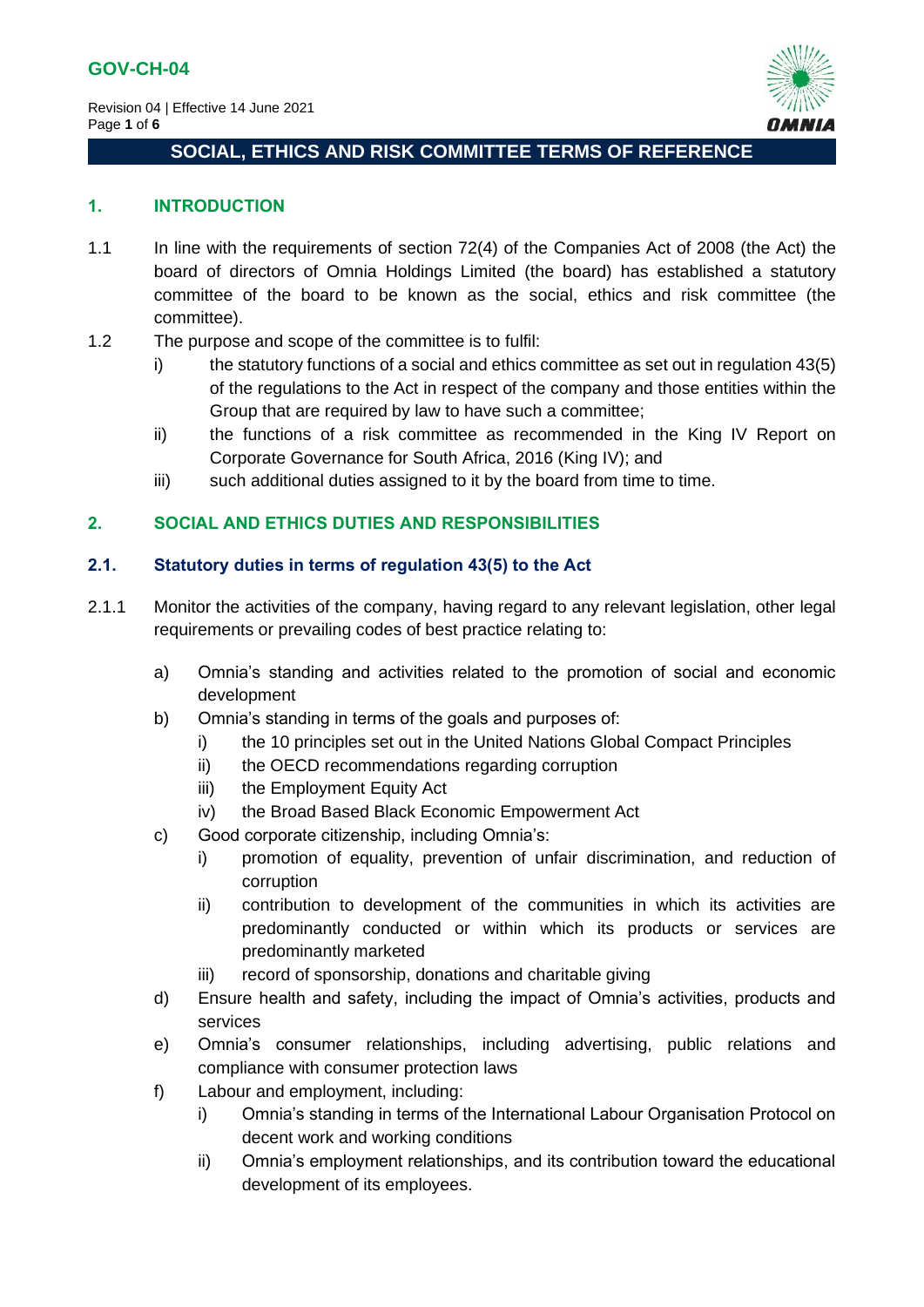Revision 04 | Effective 14 June 2021 Page **2** of **6**



## **SOCIAL, ETHICS AND RISK COMMITTEE TERMS OF REFERENCE**

2.1.2 Draw matters within its mandate to the attention of the board as the occasion requires, and report, through one of its members, to the shareholders at the company's annual general meeting (AGM) on the matters within its mandate.

#### **2.2 Social and Ethics Duties assigned by the board**

#### **Organisational Ethics Responsibilities**

- 2.2.1 Oversee the establishment of an ethical culture and management of ethics in the Omnia Group by:
	- a) Reviewing the relevant policies on organisational ethics, and ensure these meet the recommendations of King IV (Principle 2, par 6) and are effectively communicated
	- b) Reviewing significant cases of employee conflicts or unethical activity by employees
	- c) Monitoring the outcome of the management of ethics in the Omnia Group as recommended in King IV (Principle 2, par 9) and
	- d) Reviewing the disclosure of ethics related information (King IV, Principle 2, par 10)

## **Sustainable Development and Responsible Corporate Citizenship Responsibilities**

- 2.2.2 Ensure that the Group responds to the opportunities and challenges of the triple context in which the Omnia operates and the capitals that it uses and affects, with the aim to achieve the creation of value over time and ensure that the Group is and is seen as a responsible corporate citizen
- 2.2.3 Review transformation initiatives, including setting targets and tracking performance in all relevant areas of the operations
- 2.2.4 Review and approve policies, strategies and plans to ensure that the Omnia Group complies with the industry B-BBEE charter and applicable scorecard, and ensure adequate disclosure of the Group's transformation targets and performance in the integrated annual report as required by the JSE Limited

## **Stakeholder Relationships Responsibilities**

- 2.2.7 Approve and review policies relating to the management of stakeholder relationships
- 2.2.8 Review and monitor stakeholder engagement plans, guidelines and practices

#### **Environmental Governance Responsibilities**

- 2.2.9 Review material non-compliance reports from internal or external assurance providers
- 2.2.10 Review organisational targets relating to environmental performance and sustainability
- 2.2.11 Review rehabilitation provisions for recommendation to the audit committee

## **3. RISK GOVERNANCE RESPONSIBILITIES**

### **3.1 Relationship with the audit committee**

The audit committee shall be an integral component of the risk management process and is obliged to ensure that it has adequate assurance regarding the process for identifying, managing and reporting risk. SERC shall be responsible for ensuring that management has implemented an effective policy and plan for risk management that will enhance the Group's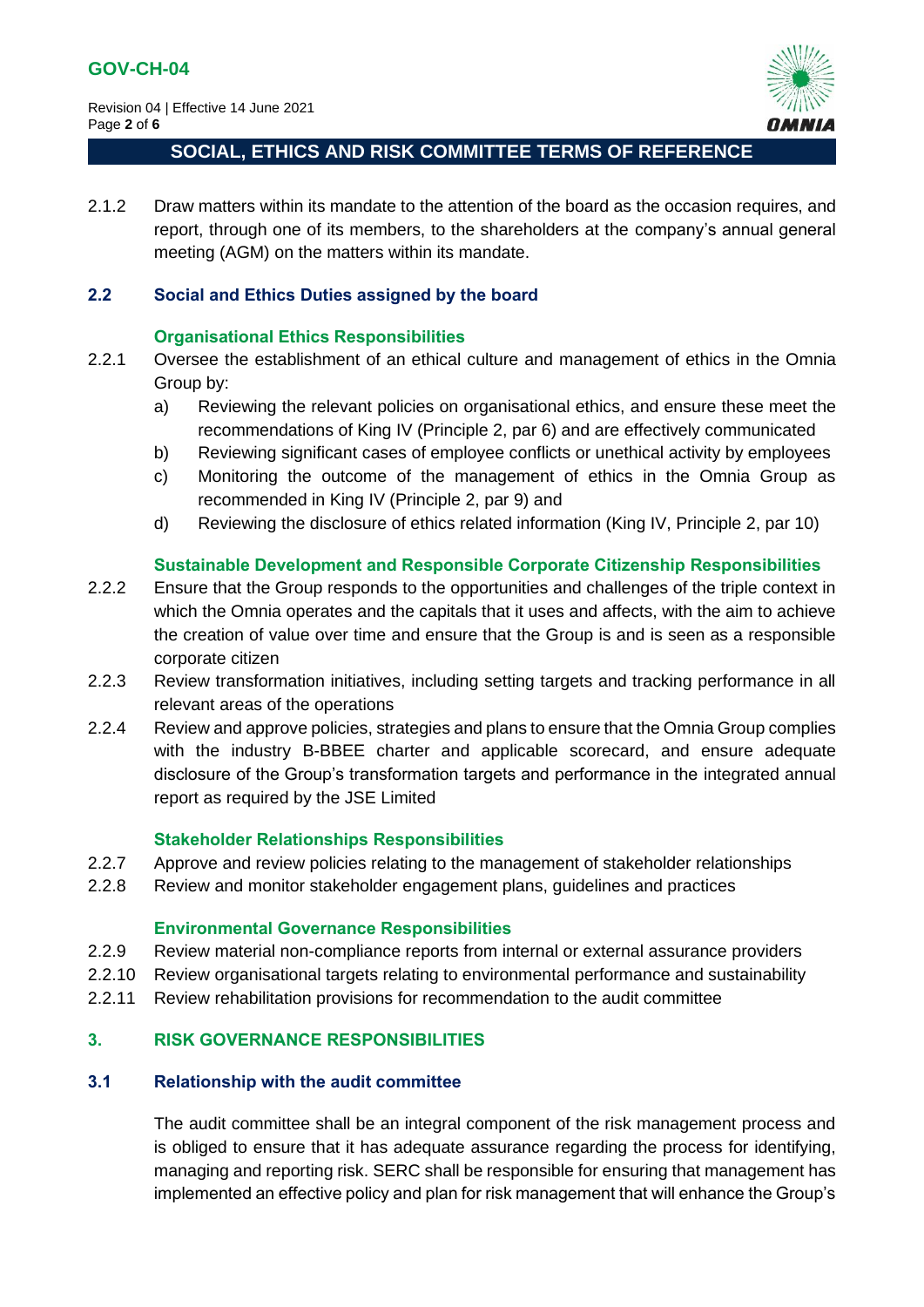

ability to achieve its strategic objectives. Accordingly, SERC shall liaise closely with the audit committee to ensure that:

- a) all salient information is exchanged between the committees
- b) all risks are adequately addressed by either committee
- c) the audit committee has an understanding of and adequate assurance regarding the process for identifying, managing and reporting risk
- d) the audit committee oversees the management of a combined assurance process to address significant company risks
- e) the audit committee oversees the management of information and technology related risks

## **3.2 Risk duties assigned by the board**

- 3.2.1 Support the board in the effective governance of risk as contemplated in Principle 11 of King IV, including the review of any information in respect of risk governance and management published by the Omnia Group
- 3.2.2 Assess the adequacy and effectiveness of the risk management function throughout the Group, including managing risks and opportunities and the protection of the Group's assets
- 3.2.3 Review the risk management policy and plan, taking into account the nature and extent of the risks that the Group should be willing to take in pursuit of its strategic objectives and in particular, risk appetite and tolerance levels, for recommendation to the board for approval
- 3.2.4 Review and debate risk reports generated by the operating entities within the Group, including risk responses and the strategic risk dashboard and oversee tender risk management and business continuity arrangements
- 3.2.5 Identify and evaluate the corruption risks that Omnia's employees or others acting on its behalf are likely to encounter and use this knowledge as a basis for developing appropriate measures to reduce these risks

# **3.3 Duties in respect of Compliance**

- 3.3.1 Review and monitor the governance of compliance to support the Group being ethical and a good corporate citizen as recommended in Principle 13 of King IV
- 3.3.2 Review the effectiveness of the systems for monitoring non-compliance or fraudulent acts and the results of management investigations and follow-up (including disciplinary action)
- 3.3.3 Implement a Corporate Compliance Programme

## **4. MEMBERSHIP**

The committee shall comprise no less than three members of the board, appointed by the board on recommendation of the remuneration & nomination committee. The committee shall comprise of at least one executive director; and a majority of non-executive directors.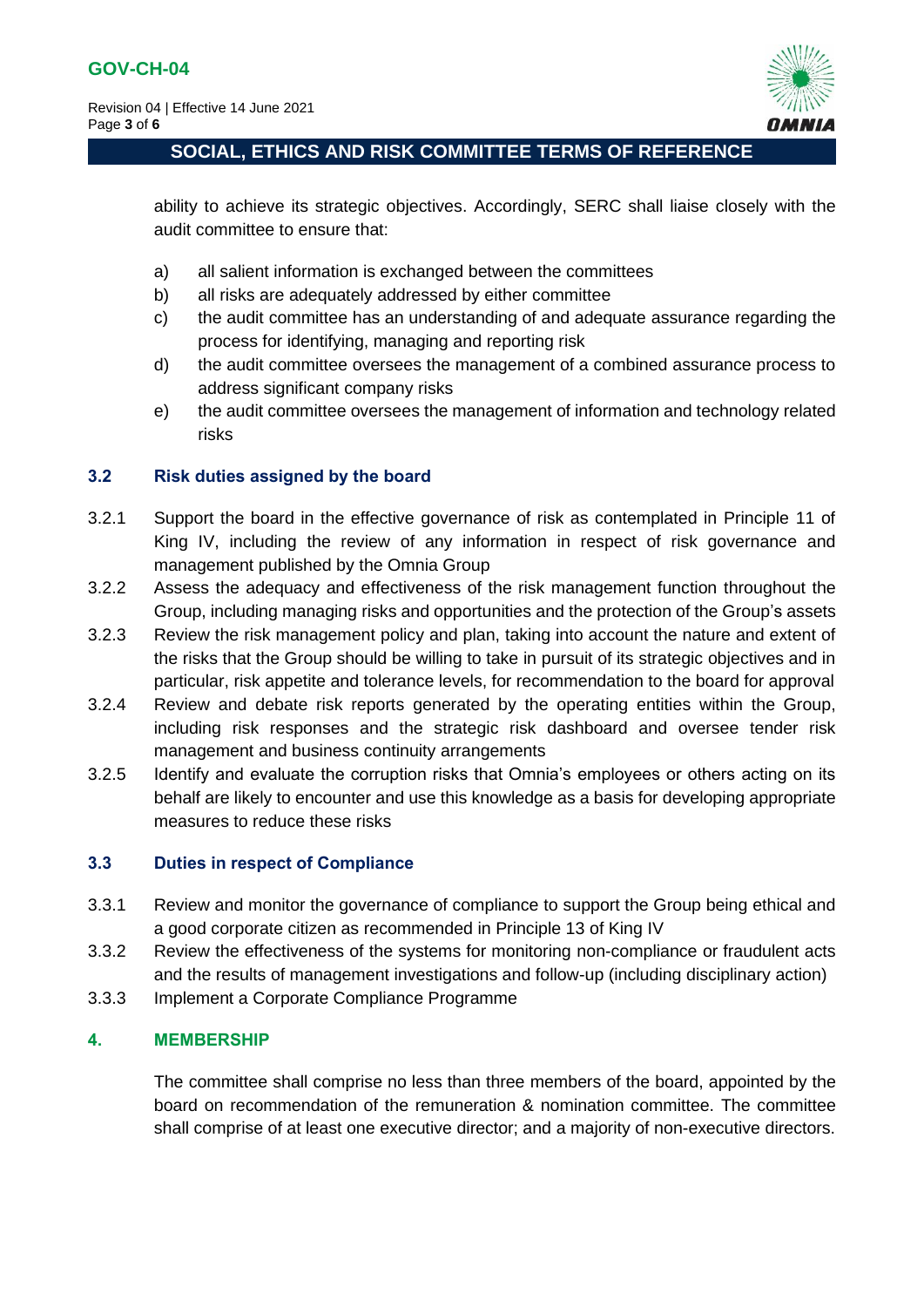

## **5. MEETINGS**

## **5.1 Frequency**

The committee shall meet at least three times a year but may at its discretion meet more often, depending on the circumstances. Meetings shall be scheduled in advance and no formal notice of the meeting shall be given, excluding the agenda and supporting meeting papers.

#### **5.2 Attendance**

- 5.2.1 The committee may invite such other persons to attend any meeting of the committee, or part thereof, as the committee may reasonably deem necessary or desirable, provided that such invitees will have the right to speak at the meeting with the consent of the chair, but not to vote
- 5.2.2 Committee members shall attend all scheduled meetings of the committee, including meetings called on an *ad hoc* basis for special matters, unless prior apology, with reasons, has been submitted to the chair of the committee or the company secretary

## **5.3 Reporting Responsibilities**

- 5.3.1 The chair of the committee shall provide a verbal report on the committee's most recent activities, approvals and recommendations at every subsequent board meeting. The minutes of preceding meetings of the committee shall be presented to the board for noting
- 5.3.2 The committee shall approve all disclosures concerning matters forming part of its mandate including risk management disclosures made in the Sustainable Development Report.

## **5.4 Agenda**

- 5.4.1 The company secretary in consultation with the committee chair, shall prepare an agenda and related documents that will be circulated to the committee no later than 7 (seven) days prior to the meeting of the committee
- 5.4.2 Closed session meetings of the committee, where only members of the committee are present, may be held as and when deemed appropriate by the chair of the committee. The company secretary shall be in attendance at in-committee meetings for minute purposes. Separate minutes shall be prepared for in-committee meetings and shall be circulated to members for confirmation via electronic communication.

# **5.5 Quorum**

The quorum for a meeting of the committee shall be a majority of members being present in person or via electronic communication.